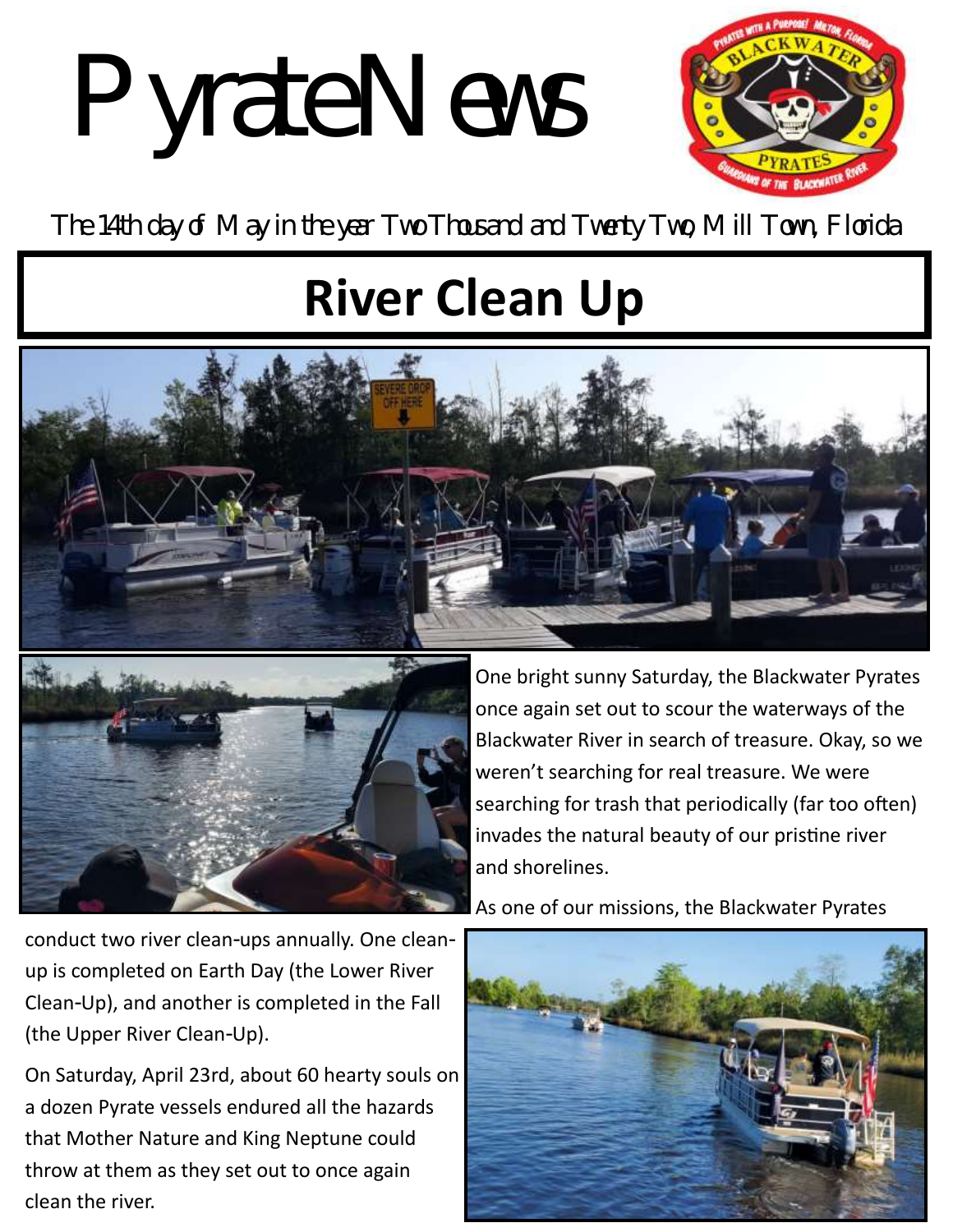## **River Clean Up**



Led by their sense of adventure and desire to obtain bragging rights for another year, these hearty captains and their crews proceeded to travel the mighty Blackwater River and several of it's basins and arteries in search of the "mother load" of refuse.



Once again, Captains Fins Up and Murky took their sometimes reluctant crews into uncharted waters with a myriad of obstacles. You could almost hear them repeatedly saying "No Guts, No Glory" as they ventured north toward Ski Beach and Paradise Island.

With a keen eye, ever watchful for unruly pirates from those less desirable groups, these mighty warriors of the waterways successful filled their "holds" (cargo areas for the more



refined sea traveler) and returned to port (Bagdad Mill Site Park Boat Launch) to deposit their spoils.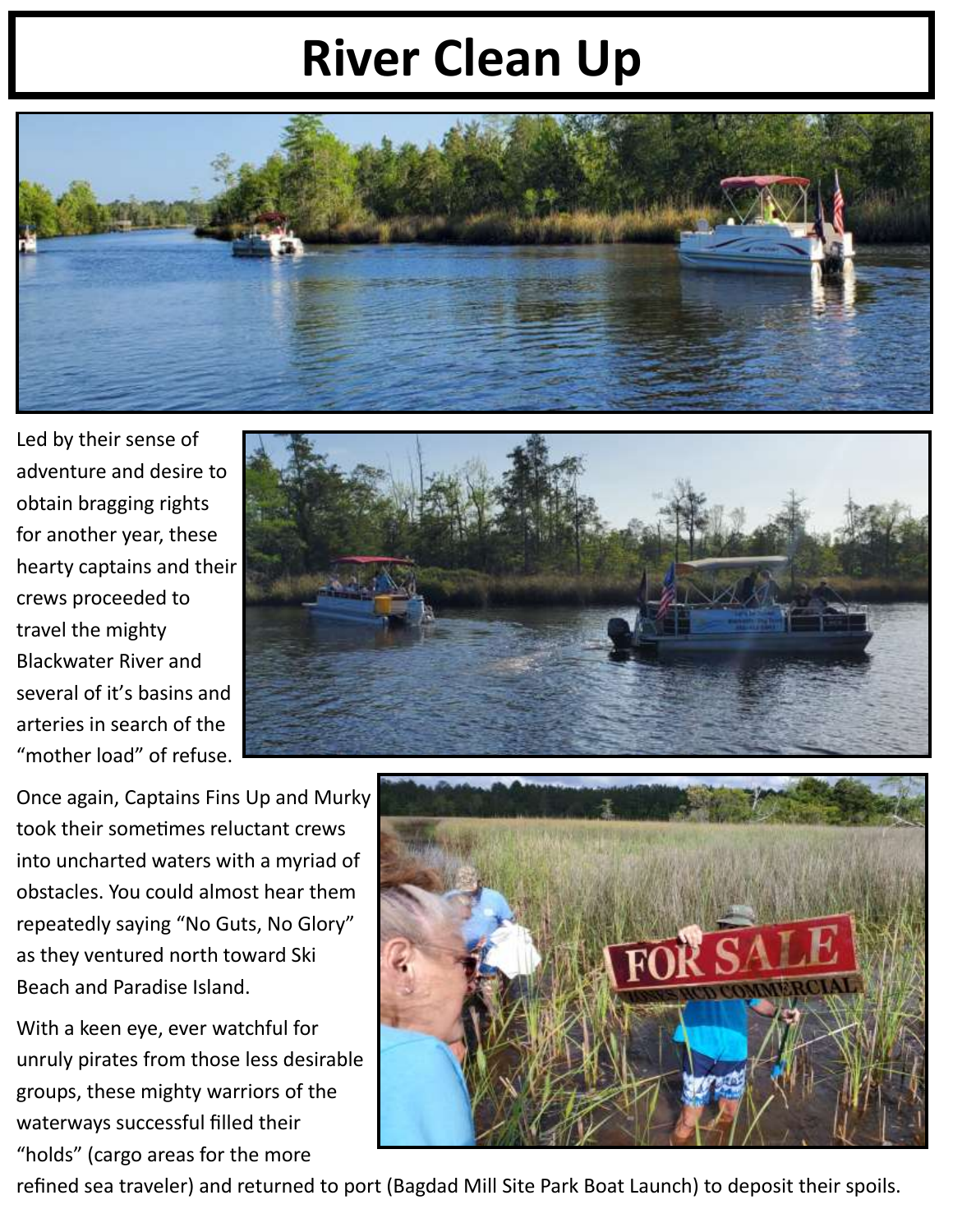## **River Clean Up**



Capt Lucky and his motley crew on the Marinator; SasSea, Bear Claw, Vixen, Frenchie, J Hawk & Slimshady make up the crew of winches. Brother Dewars, Rambob & Capt Lucky are the cabana boys.

Captain Lucky was by far the most courageous of the captains (or the most crazy) as he set sail with five seaworthy winches and three cabana boys. The added rum, wine, champaign, beer and any other alcohol that could be taken aboard, helped ease the pain. The empty containers also added to the "payload" of collectables.

All in all it was another successful day on the river as the Pyrates collected another ton of trash. Barnacle Bailey and crew earned bragging rights



Capt Lucky and Hands (the Event Leader) congratulate Barnacle Bailey and Crew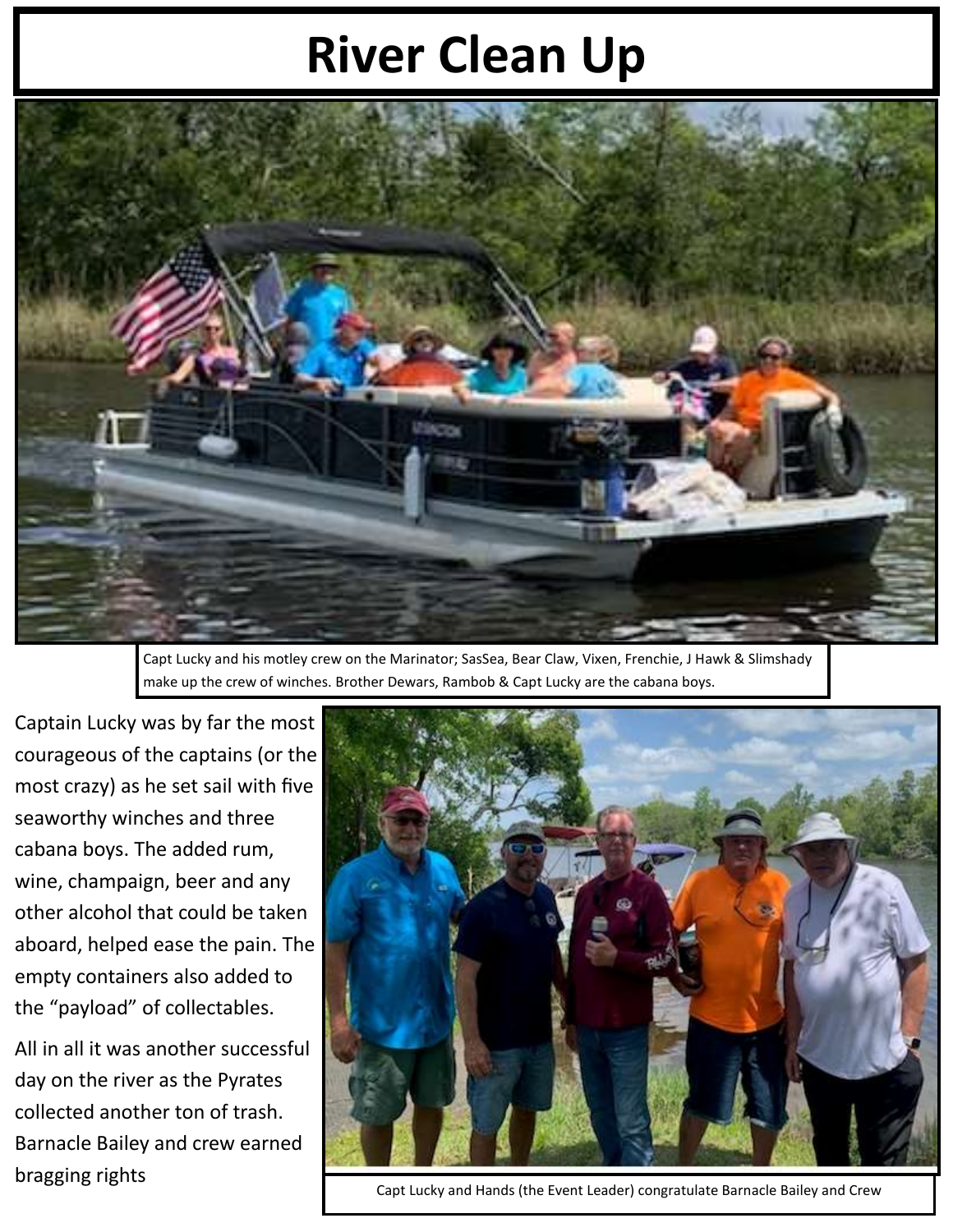### **New Member Party**



Devil Rae, Vixen, Frenchie and SasSea conduct a planning session for the New Member Party. Vixen prepared Margaritas. What could possibly go wrong?

Every year the Blackwater Pyrates welcome new members by throwing a party. I know, I know, quite a shock to me also. Who would have thought the Pyrates would have a party?

This year Frenchie and Hands hosted the event and our Membership Chairperson was Vixen. As with many of our events, a committee was created to help plan the event. Also, like with most committees, several planning sessions are required in order to get the event to come off without a hitch. And what is a planning session without a little libation?

This year the committee was focused on ensuring the new Pyrates are welcomed by introducing them to the Legacy of the Blackwater Pyrates. Swag bags were specifically created for each new member to include a training video of what it means to be a Pyrate, as well as many other goodies including a copy of our Code book and our 15th anniversary lapel pin. Additional items have also been donated by some of our Duck Race Sponsors including Bruce Baker Realty.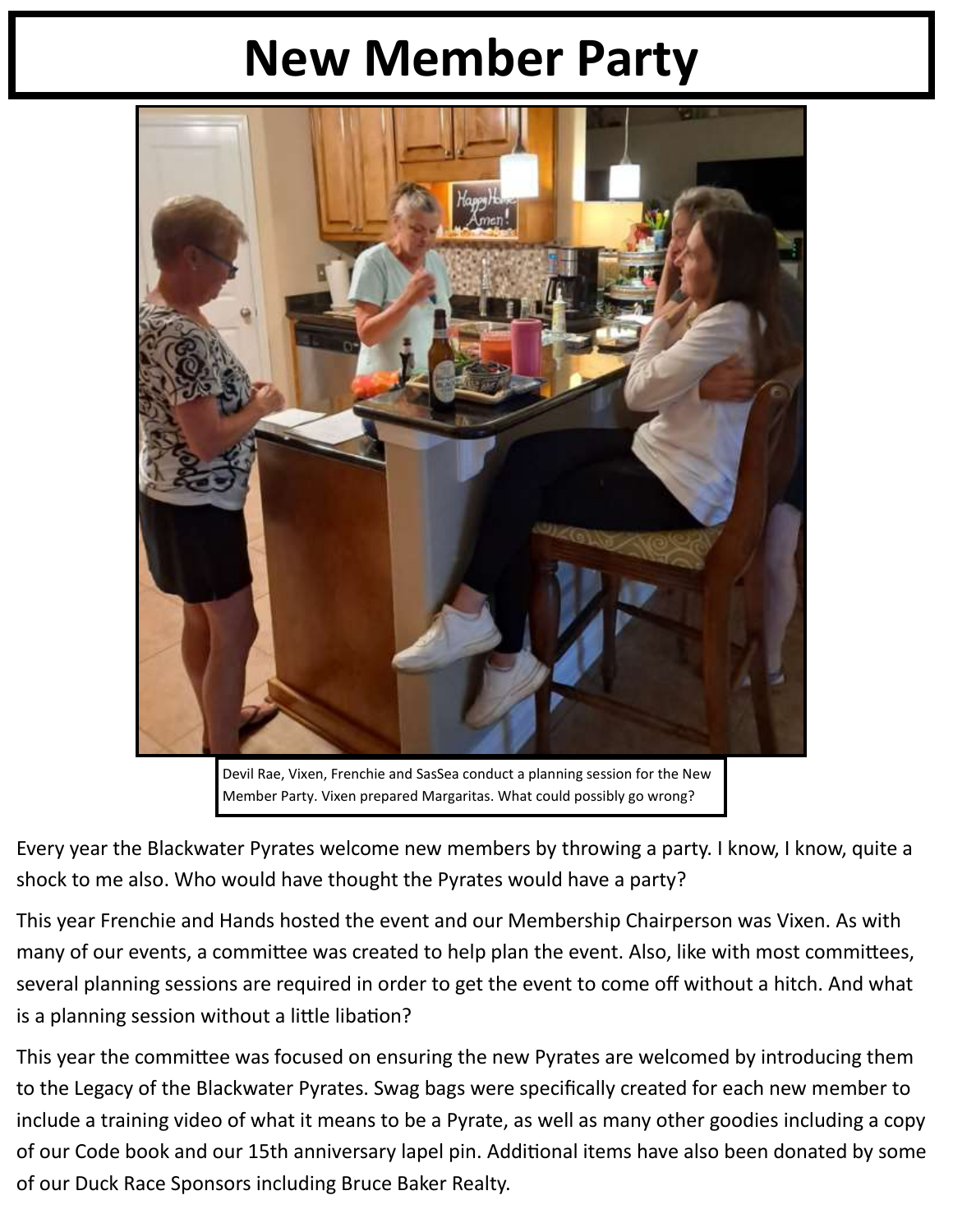#### **New Member Party**





New members were introduced to Legacy Pyrates and everyone mingled during our social hour, which happened to last for about 4 hours. After about the first hour, Captain Lucky introduced several Event Leaders and previous Captains. Additionally, everyone present introduced themselves so the new members would be able to put a face to a name (no test





required). Up and to the left is pictured Terra and Coral Reef in "proper Pyrate Attire." They were part of the parade of Pyrates who showed off how we put together our outfits.

> Up and to the right is pictured Vixen, Frenchie and Hands. Without them, there would not have been a New Member Party. Directly to the left are new members, I T and Sarge, and directly above is Colorado High, John E Smoke and Squiddy.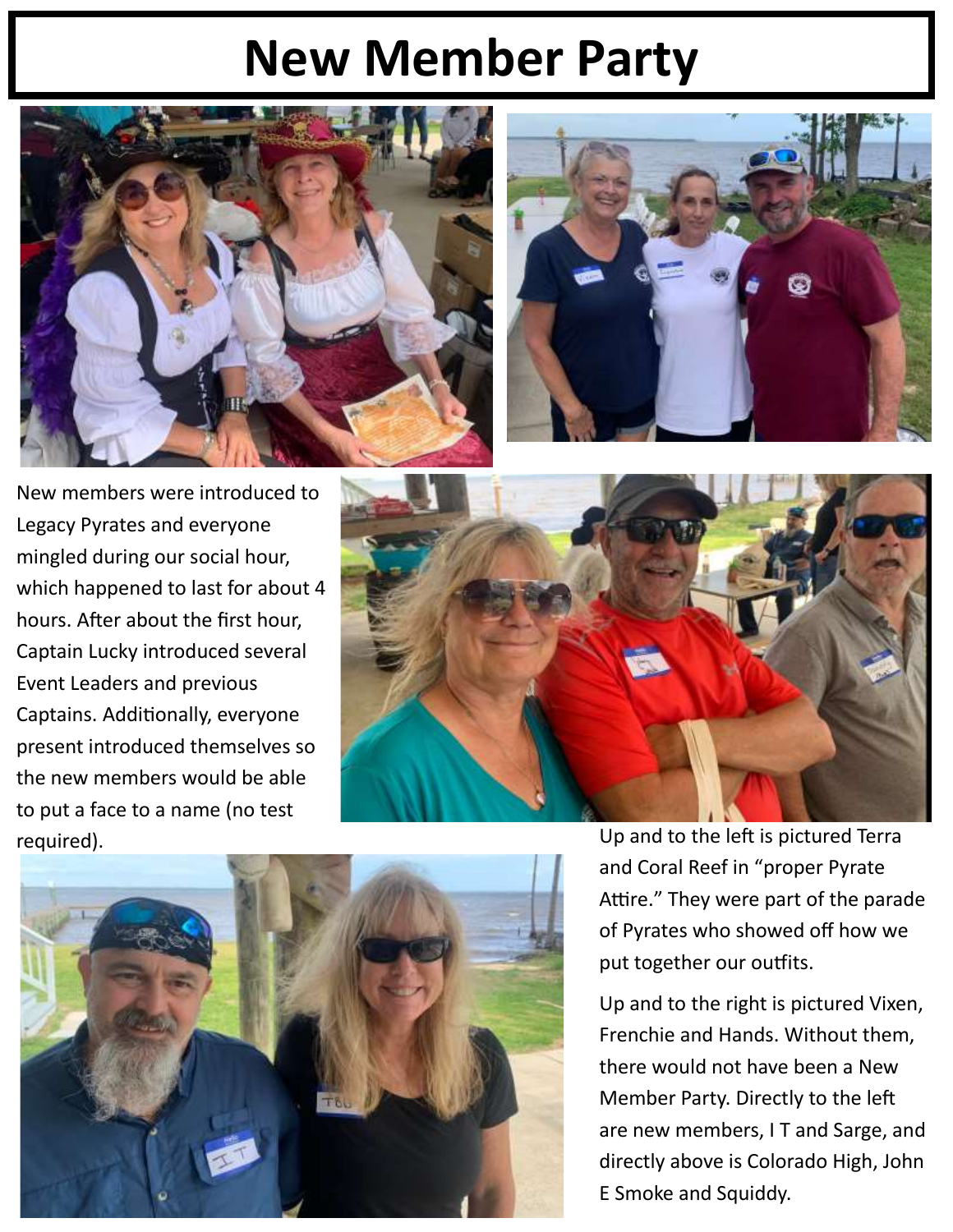#### **New Member Party**



It is almost impossible to name every Pyrate who attended the party. Many are pictured over these few pages however, many more were present and enjoyed telling the tales of being a Pyrate. Directly above is Ruby Red, Sand Dollar, Lucky Wren, Scruffy Beard, Wino I Know, Squiddy and Prickly Pear.

Above and to the right is our Pyrate models. Bottoms Up, Crows Nest, Terra, Capt Murky, Devil Rae and Coral Reef.

To the right is Lucky Wren, Scribbler, Flossy Flounder and Big Al.







Directly to the left are Blunderbuss, Mermazing (our newest Pyrate) and Siren.

Many more pictures were taken and posted to Facebook on the Pyrate page.

Although it was a little breezy, the party was a huge success. New Pyrates quickly became part of the Blackwater Pyrate family and are now "Legendary."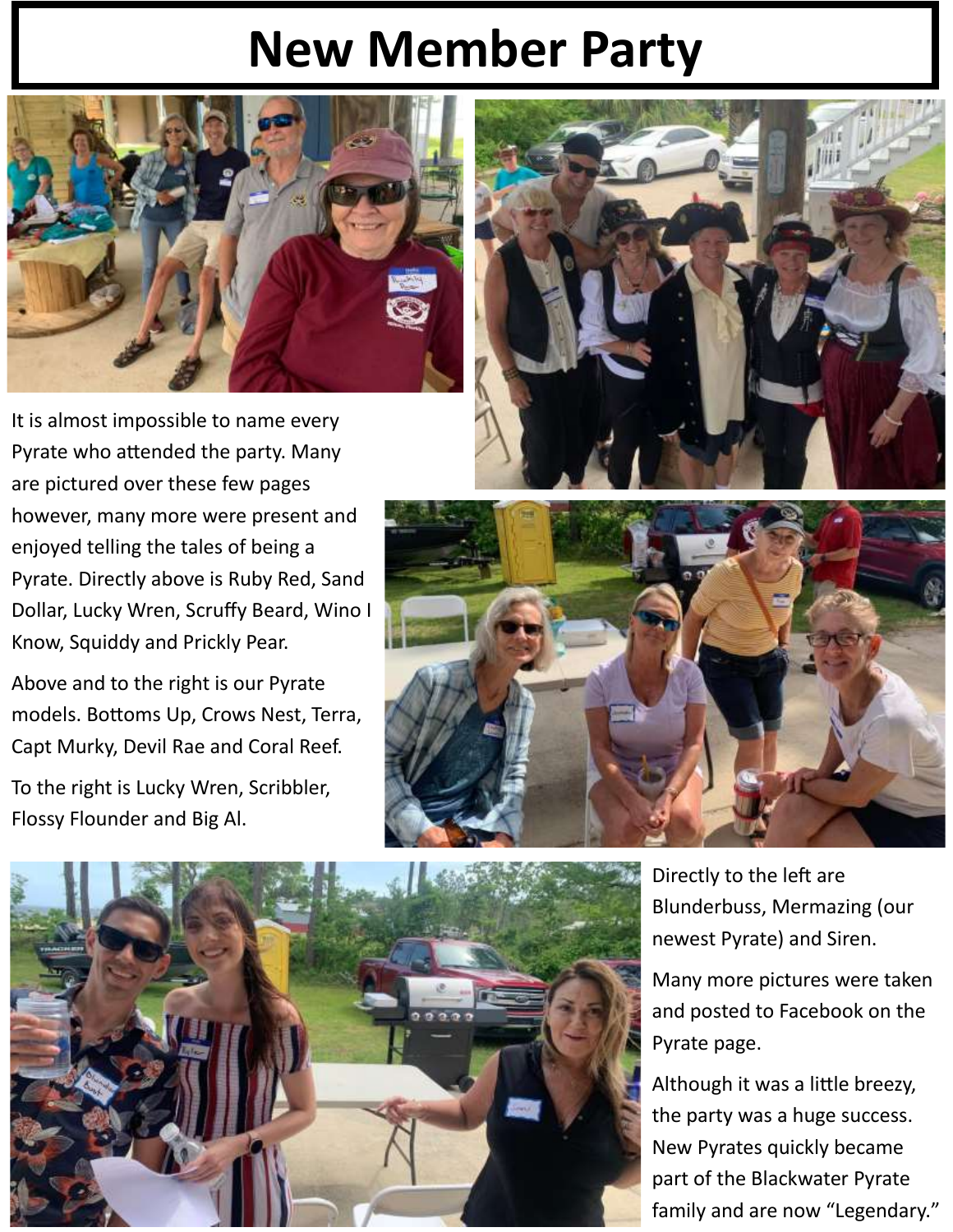## **Milton Garden Club Golf Tournament**



Renegade, Break It, Scooter and Capt Lucky proudly stand by the BWP Tee sign.

The Blackwater Pyrates are well known for participating in fundraising activities organized and sponsored by groups closely associated with similar goals as the Pyrates. Although they are not exactly well known for their golfing prowess, they have been known to go out have fun for good causes.

This year, the Milton Garden Club organized their first ever golf tournament. And the Pyrates came out in force to support them.

Scuttlebutt and Reel Deal wrangled a couple of wringers in to make one team, and Capt Fins Up, Capt Murky, John E Smoke and new member Colorado High made a second team.



Capt Murky, Colorado High, John E Smoke and Capt Fins Up proudly stand by the BWP Tee sign.



Break It, Renegade, Capt Lucky and Scooter stand by the Service Matters Tee Sign (a business owned by Pyrates Sea Rock and Shhh)

Capt Lucky, Renegade, Break It and Scooter brought a team together and closely competed with Woody, Greymane, Smiley and Gringo, our final team. All together the Blackwater Pyrates brought together 4 teams of golfers (using that term very loosely). Each team paid their own dues and made additional donations in the name of the Pyrates. We were well represented.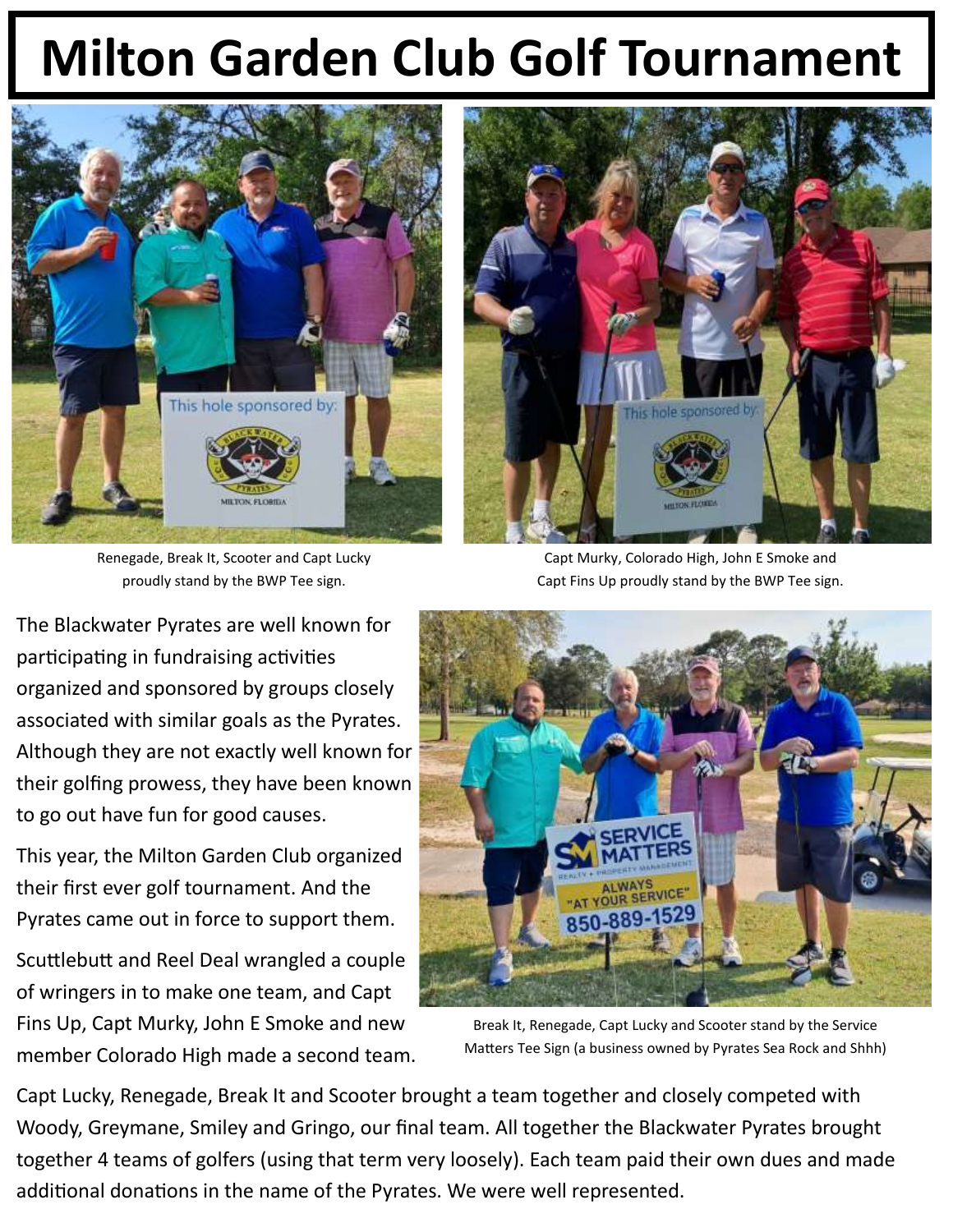## **Blackwater Pyrates 2022**

| January                                                                                                                                                                          | February                                                                                                                                              | March                                                                                                             | April                                                                                                                  |
|----------------------------------------------------------------------------------------------------------------------------------------------------------------------------------|-------------------------------------------------------------------------------------------------------------------------------------------------------|-------------------------------------------------------------------------------------------------------------------|------------------------------------------------------------------------------------------------------------------------|
| 12 Booty Council<br>19 General Mtg                                                                                                                                               | 9 Booty Council<br>12 Milton Mardis<br>Gras Parade<br>16 General Mtg<br>19 Mardis Gras<br>Flotilla - POLT                                             | 5-6 Renaissance<br>Fair - Duck<br>Adoptions<br>9 Booty Council<br>16 General Mtg-<br>Crew Duck<br>Adoptions Begin | 9 Poker Run<br>13 Booty Council<br>20 General Mtg<br>23 River Clean<br>Up/Earth Day*<br>30 New Member<br>Party         |
| May                                                                                                                                                                              | June                                                                                                                                                  | July                                                                                                              | August                                                                                                                 |
| 7 Skull Island<br>Retreat *to be<br>rescheduled<br>11 Booty Council<br>18 General Mtg<br>21 Boater Safety<br>Week*<br>Blessing of the<br>Fleet<br><b>USCG Boat</b><br>Inspection | 4 Lighted Boat<br>Parade in Ward<br>Basin<br><b>8 Booty Council</b><br>15 General<br>Meeting/Duck<br>adoption<br>paperwork and<br>SSS due<br>18 WWSRE | 4 Great Mill Town<br>Duck Race***<br>9 Blues Cruise<br>13 Booty Council<br>20 General Mtg-<br>Membership Dues     | 6 Lighted Boat<br>Parade<br>10 Booty Council<br>17 General Mtg<br>20 Destin Crawl<br>? Boater Safety<br>Class          |
| September                                                                                                                                                                        | October                                                                                                                                               | November                                                                                                          | <b>December</b>                                                                                                        |
| 14 Booty Council<br>17 Upper River<br>Clean Up *<br>21 General Mtg<br>24 History<br>Lecture*<br>(date change)                                                                    | 12 Booty Council<br>15 Oktoberfest<br>19 General Mtg-<br>New Captain<br>Nominations<br>21/22 Ghost Walk                                               | 9 Booty Council<br>12 Blues Cruise<br>16 General Mtg-<br>Vote for new Capt                                        | 2 Christmas<br><b>Lighted Boat</b><br>Parade<br>7 Budget Meeting<br>14 Caroling with<br>the Pyrates<br>31 Red Solo Cup |

Revised May 14, 2022 \*\*\* All Crew Participation \*Core Mission

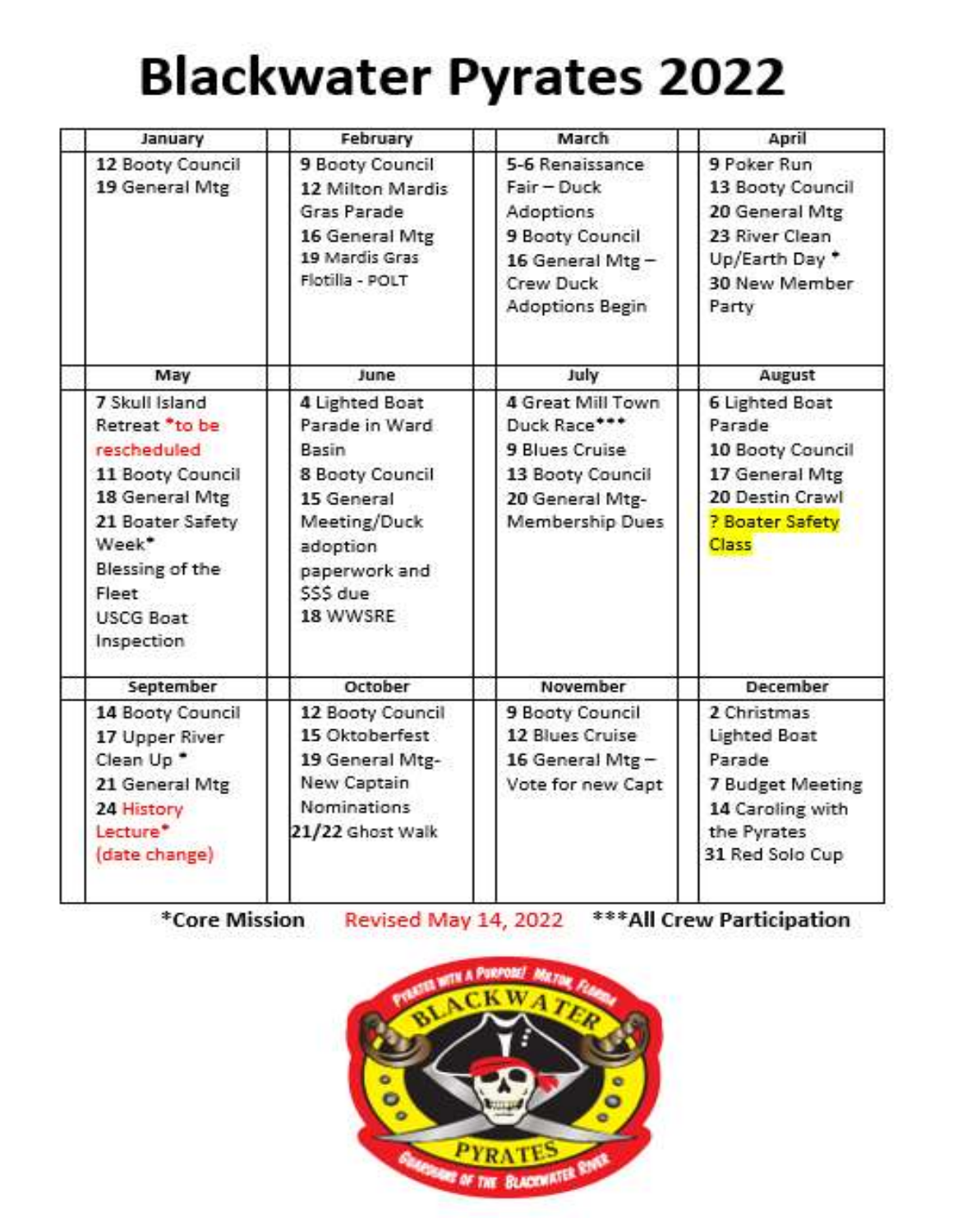

*Thank you 2022 Sponsors* 

# **TITLE SPONSOR \$5000**



# **Admiral Level \$2500**

#### Cat Country 98.7 (in-kind)

## **First Mate \$500**

#### Krewe of Airship Pirates (in-kind) Edward Jones - Financial Advisor: Derek R. Park, AAMS